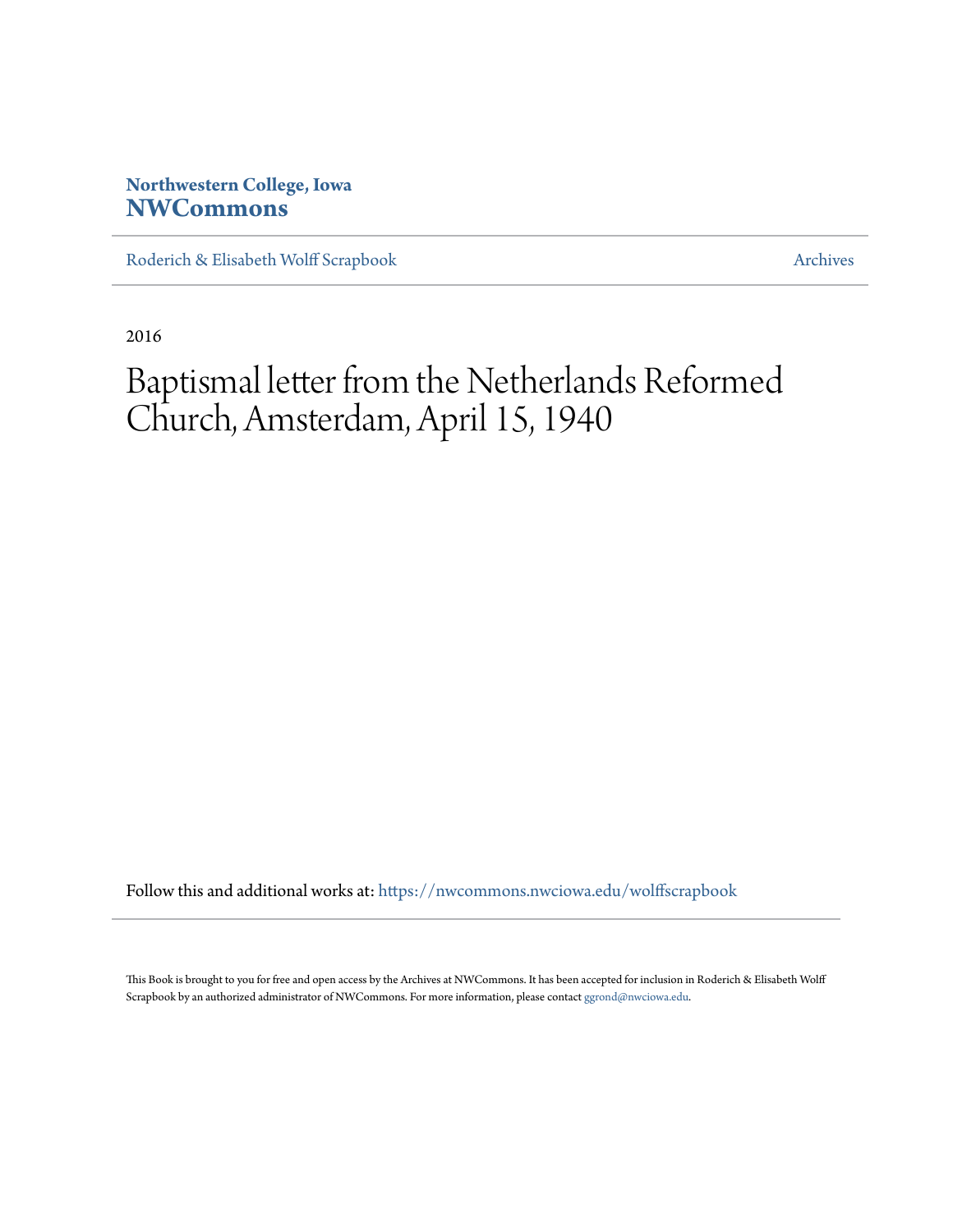### NED. HERV. GEMEENTE **AMSTERDAM**

AMANUENSIS V. D. KERKERAAD.<br>H. TER HART NIEUWE KERK

AMSTERDAM. 15 April 1940 **TEL. 49086** 

L.S.

De Kerkeraad der Nederd. Hervormde Gemeente te Amsterdam verklaart, dat

RODERICH WOLFF, geb. 30-12-1897

door Ds.J.H.R.Fischer in de N.Z.Kapel op Zondag 10 Maart 1940, Alhier gedoopt is.

> Namens den Kerkeraad voornoemd Hoogachtend,



March Obengenannter Roderich Wolff ist am 10 November

1942

dieses Jahres gleichzeitig konfirmiert worden.



han